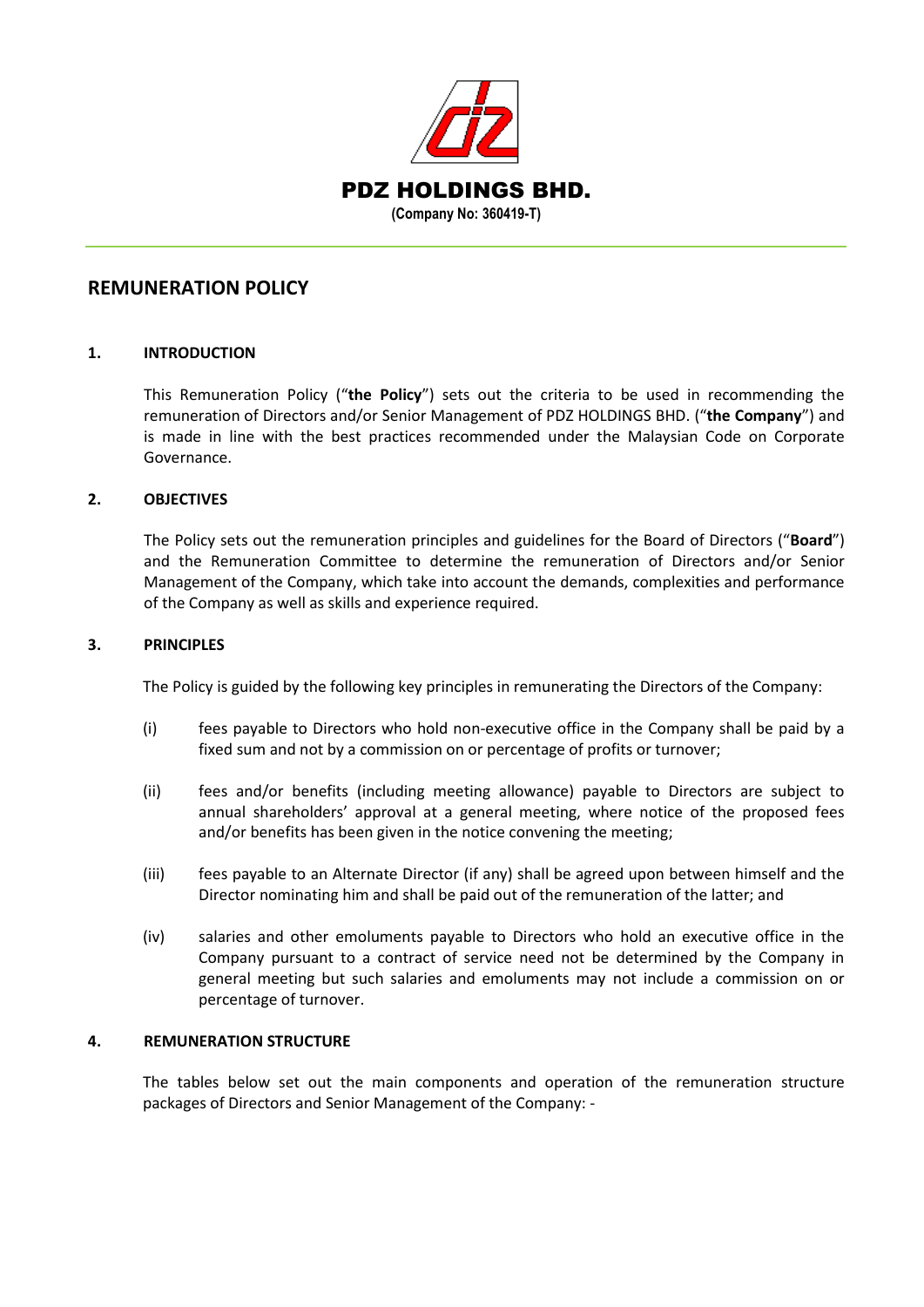# 2 **PDZ HOLDINGS BHD. – Remuneration Policy**

**(I) Remuneration structure for the Senior Management and/or Directors who hold an Executive role in the Company**

| <b>Component of pay</b> | <b>Particulars</b>                                                                                                                                                                                                                                                                                                                   |
|-------------------------|--------------------------------------------------------------------------------------------------------------------------------------------------------------------------------------------------------------------------------------------------------------------------------------------------------------------------------------|
| <b>Base Salary</b>      | A fixed salary will be paid for performing the scope of duties and<br>responsibilities and will be reviewed based on the individual performance<br>and achievements of the Company/the Group and comparable market<br>rate within the industry.                                                                                      |
| Bonus/Incentive         | Annual bonus/incentive will be paid to reward, retain and motivate the<br>individual and will be depend on the performance of the Company/the<br>Group and the personal contribution of the individual to the achievement<br>of those results.                                                                                       |
| <b>Other Benefits</b>   | Other benefits which include contribution of EPF, SOCSO, medical fees,<br>medical or health insurance, motor vehicle, driver, handphone,<br>commission, travelling and entertainment claims, amongst others, will be<br>provided based on the Group's human resource policy in the context of<br>market practices from time to time. |

## **(II) Remuneration structure for the Directors who hold a Non-Executive role in the Company**

| <b>Component of pay</b> | <b>Particulars</b>                                                                                                                                                                                                                                                                                                                                                                                                          |
|-------------------------|-----------------------------------------------------------------------------------------------------------------------------------------------------------------------------------------------------------------------------------------------------------------------------------------------------------------------------------------------------------------------------------------------------------------------------|
| Fees                    | A fixed retainer sum will be paid for their contribution to the Board and<br>the Company. The fixed fee is determined based on the following factors:<br>On par with the rest of the market;<br>Reflect the qualifications and contribution required in view of the<br>Group's complexity;<br>The extent of the duty and responsibilities; and<br>$\bullet$<br>The number of Board meetings and Board Committees' meetings. |